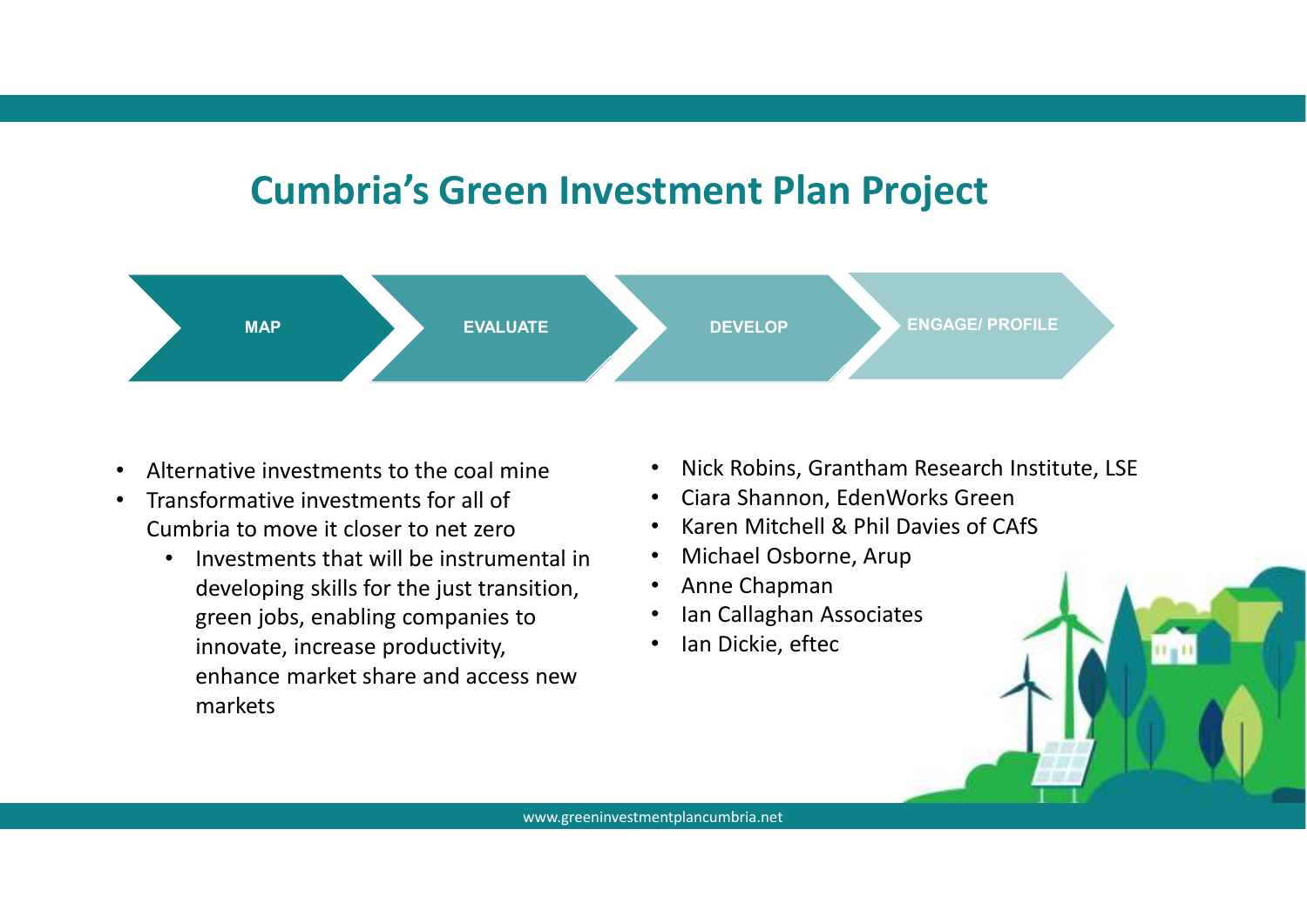

Figure 1. Cumbria's production-based CO<sub>2</sub> emissions in 2017 by category.

Source: A Carbon Baseline for Cumbria, Small World Consulting ltd



- Second largest UK county predominantly rural
- • Significant natural assets and strategic resources important national role in the UK's energy security and the Northern Powerhouse agenda
- Main industries nuclear (e.g. fuel reprocessing), •shipbuilding, wood, paper and pulp, rubber and plastics, food and drink, advanced manufacturing and tourism
- Rich sense of place local, national and international.  $\bullet$ Large tourists numbers
- Diversity of jobs and skills
- Cumbria's total production-based emissions for 2017were 3.18 MtCO2 per year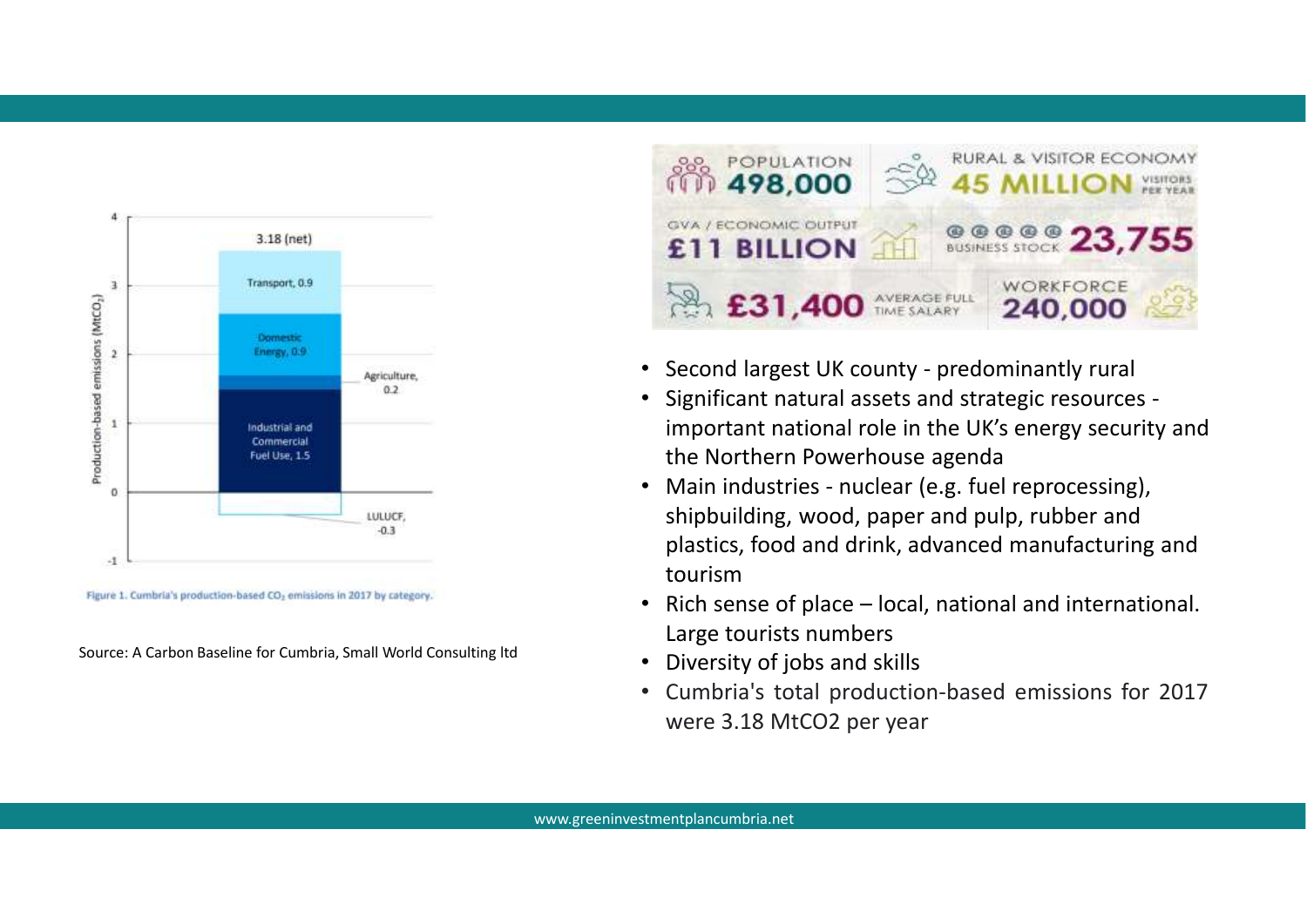# **Outstanding Potential**



#### **Renewables**

- World's 2<sup>nd</sup> largest offshore wind farm / 20% of UK's wind generation
- Tidal potential Solway Firth & Morecambe Bay
- Many community owned solar, micro-hydro, biomass and other renewable projects

#### **Green Hydrogen Potential**

• Already first of its kind £12.7m hydrogen R & D facility – looking at transmission assets to supply hydrogen to heat homes and green energy to industry

### **Agriculture & Land Use**

- 22.9 million tonnes of carbon stored in Lake District peatlands - but damaged
- Cumbria one of five UK pilots testing the Local Nature Recovery Strategy (LNRS)
- 30 % of England's common land is in Cumbria = largest  $\bullet$ amount